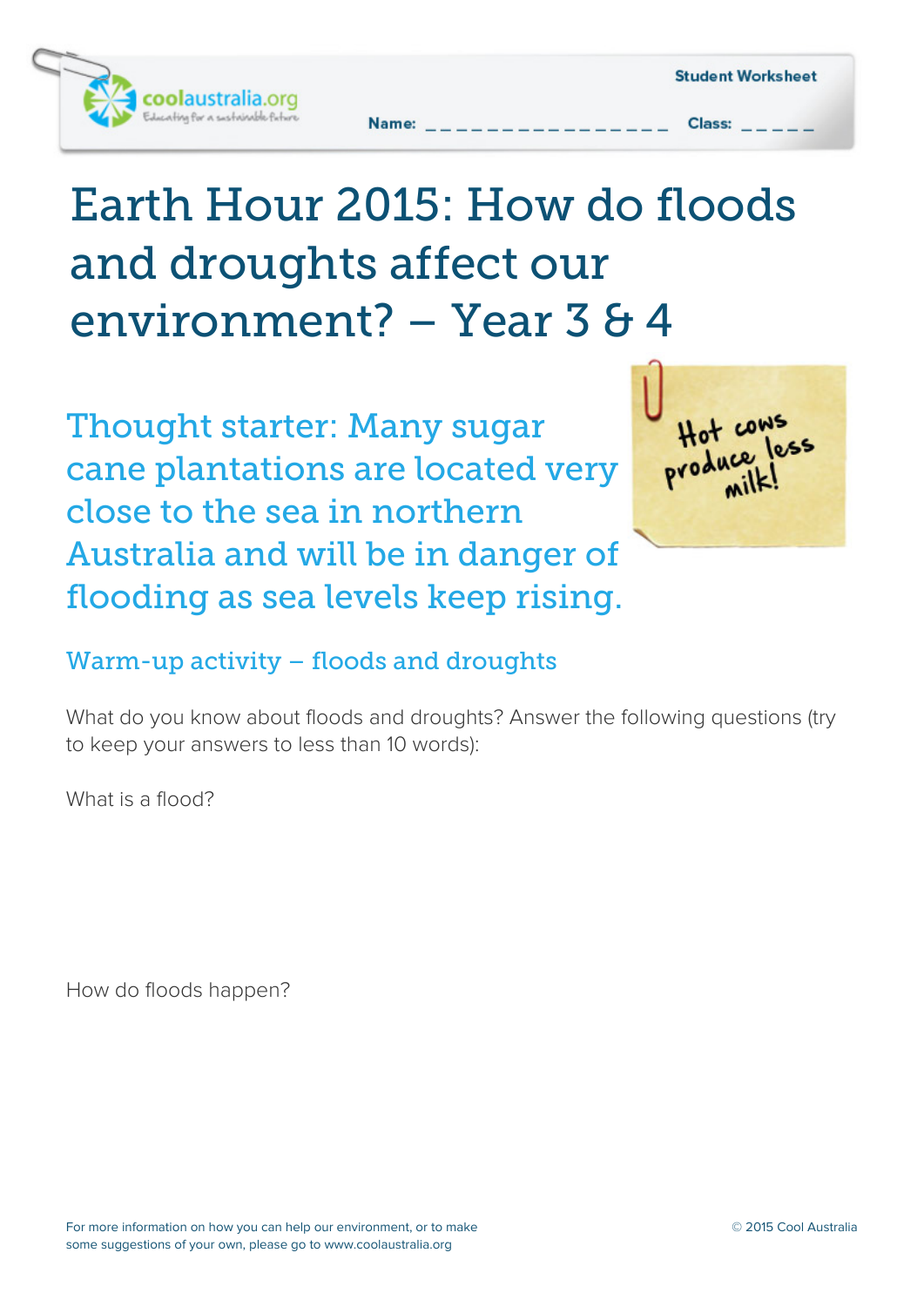

|       |                                                                                                                                                                                                                                | <b>Student Worksheet</b> |  |
|-------|--------------------------------------------------------------------------------------------------------------------------------------------------------------------------------------------------------------------------------|--------------------------|--|
| Name: | and the contract of the contract of the contract of the contract of the contract of the contract of the contract of the contract of the contract of the contract of the contract of the contract of the contract of the contra | Class:                   |  |

What is a drought?

How do droughts happen?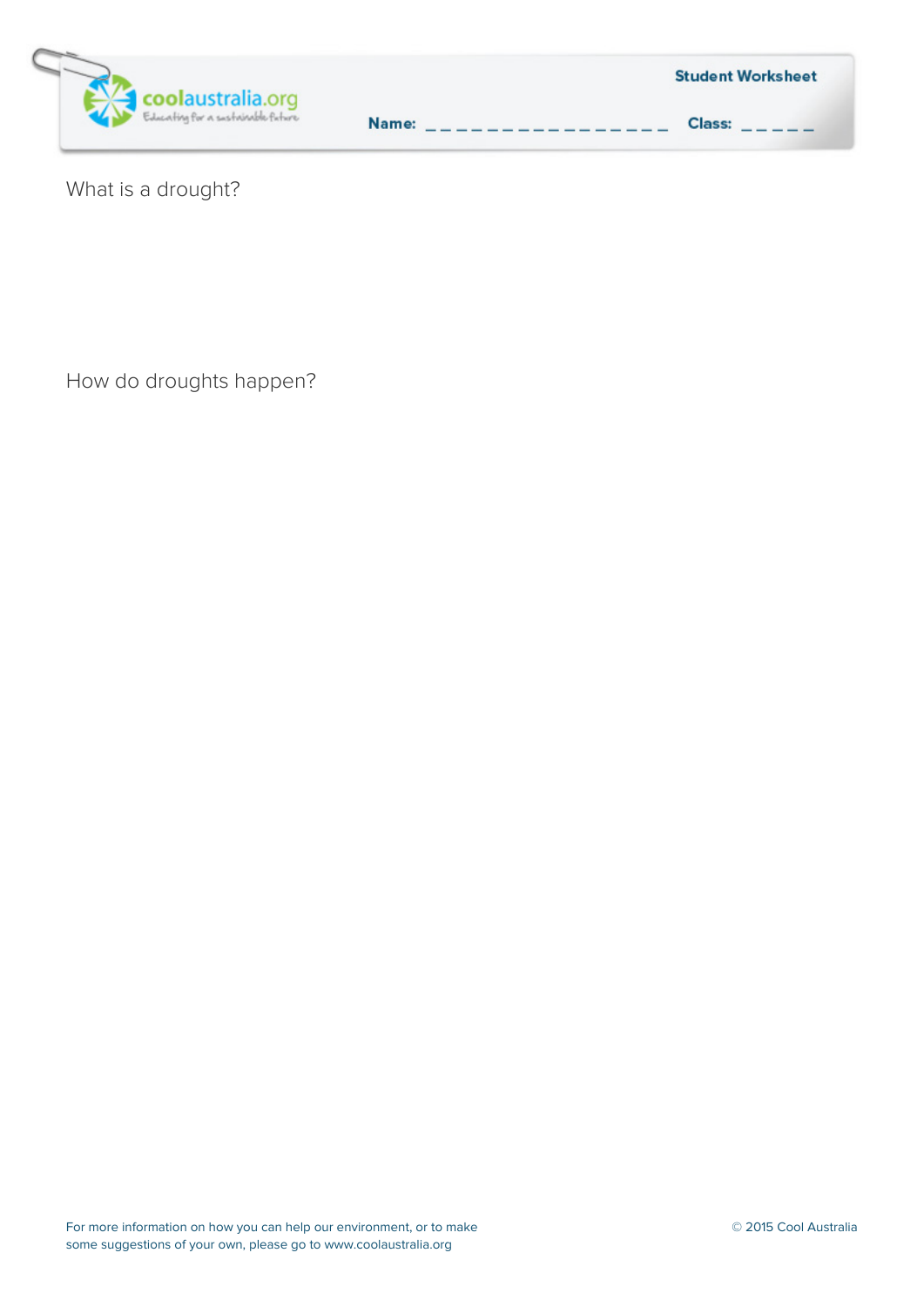

# *Part 1. Photo task*

Look at the two pictures below and answer the questions below:

#### *Photo 1.*

|                  | Is this a drought or a flood?                                           |  |
|------------------|-------------------------------------------------------------------------|--|
| m<br>$x_{4}$ 1.4 | Describe what you can see<br>in this picture:                           |  |
| 0.8.<br>0.6.     | How do you think this is<br>affecting the environment<br>in this place? |  |
|                  | How do you think this is<br>affecting farming in this<br>place?         |  |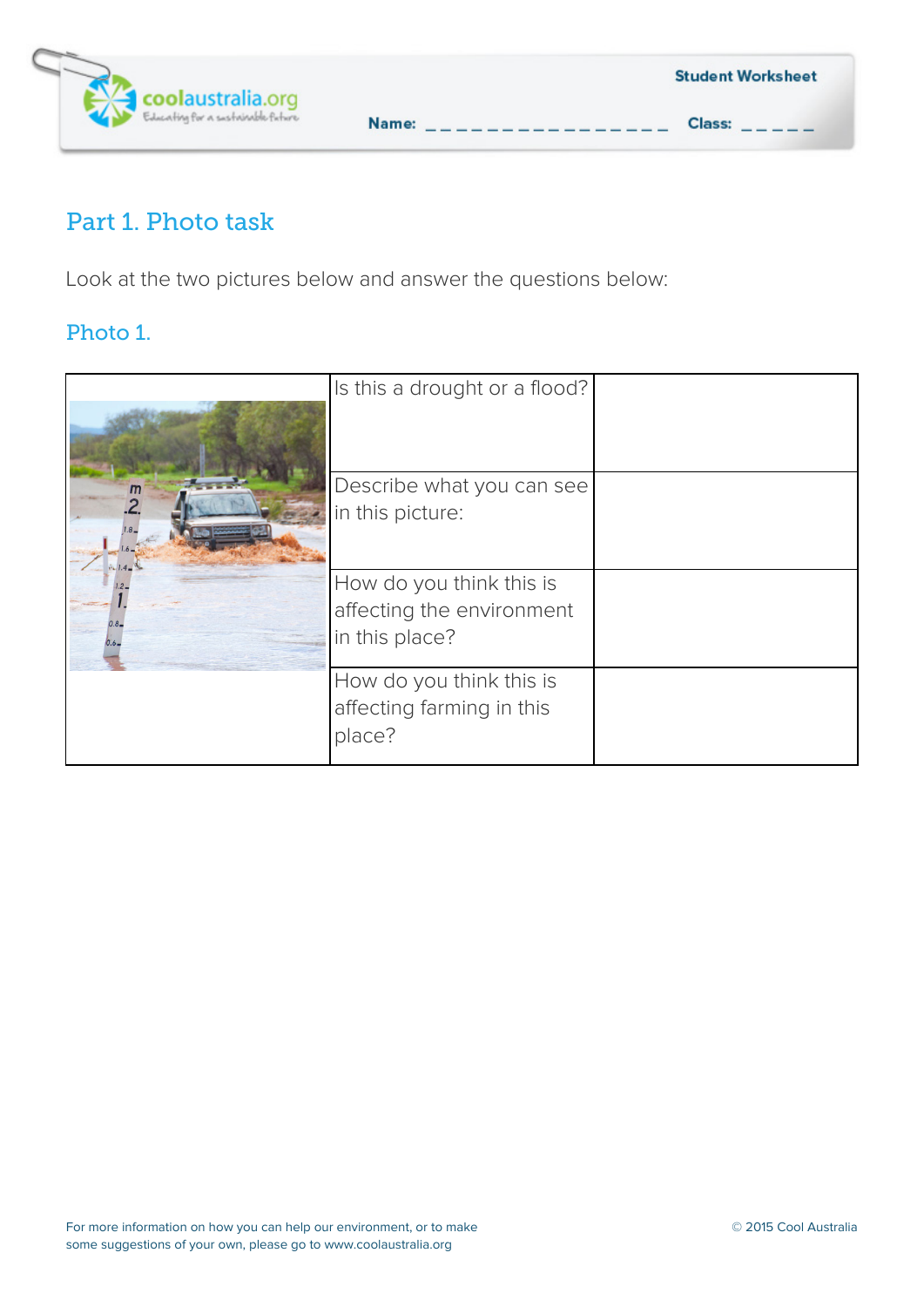

#### *Photo 2.*

| Is this a drought or a flood? |  |
|-------------------------------|--|
|                               |  |
|                               |  |
| Describe what you can see     |  |
| in this picture:              |  |
|                               |  |
| How do you think this is      |  |
| affecting the environment     |  |
| in this place?                |  |
| How do you think this is      |  |
| affecting farming in this     |  |
| place?                        |  |
|                               |  |

Name:  $_{--}$ 

## *Part 2. Story task*

Imagine that you are a native plant or animal living in Australia. You have lived through both droughts and floods and you have some amazing stories to tell. Can you share your stories here? Write a short story describing your animal's experiences with floods and droughts. Think about things like:

- Where you lived;
- What you ate;
- How you felt; and
- How you stayed warm or cool or dry.

# *Homework*

Answer the following questions -